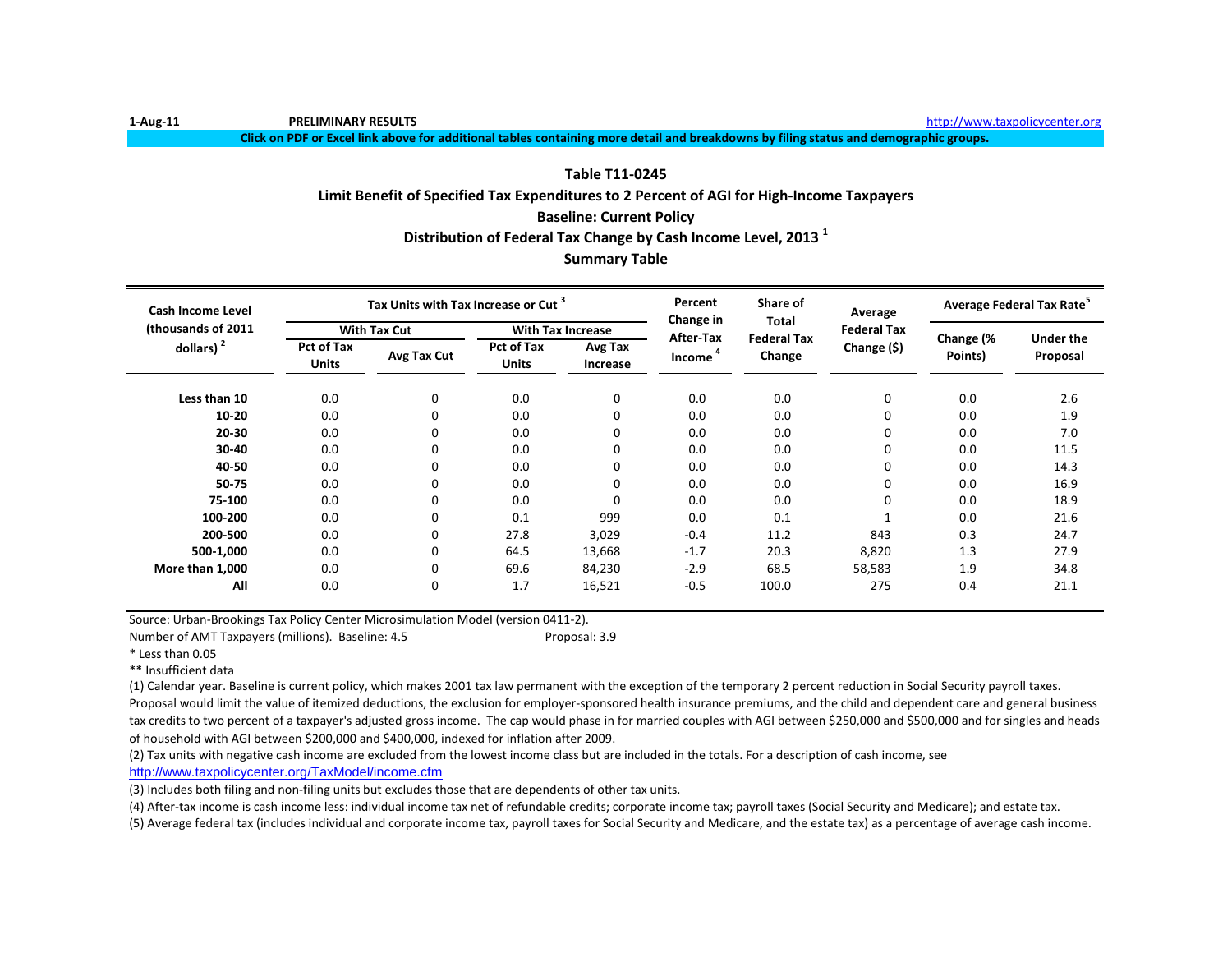#### **Distribution of Federal Tax Change by Cash Income Level, 2013 <sup>1</sup> Detail Table Table T11-0245 Limit Benefit of Specified Tax Expenditures to 2 Percent of AGI for High-Income Taxpayers Baseline: Current Policy**

| <b>Cash Income Level</b><br>(thousands of 2011 |              | Percent of Tax Units <sup>3</sup> |                                     | <b>Share of Total</b><br><b>Federal Tax</b> | <b>Average Federal Tax Change</b> |         | <b>Share of Federal Taxes</b> |                              | Average Federal Tax Rate <sup>5</sup> |                              |
|------------------------------------------------|--------------|-----------------------------------|-------------------------------------|---------------------------------------------|-----------------------------------|---------|-------------------------------|------------------------------|---------------------------------------|------------------------------|
| dollars) $2$                                   | With Tax Cut | <b>With Tax</b><br>Increase       | in After-Tax<br>Income <sup>4</sup> | Change                                      | <b>Dollars</b>                    | Percent | Change (% Points)             | <b>Under the</b><br>Proposal | Change (%<br>Points)                  | <b>Under the</b><br>Proposal |
| Less than 10                                   | 0.0          | 0.0                               | 0.0                                 | 0.0                                         | 0                                 | 0.0     | 0.0                           | 0.1                          | 0.0                                   | 2.6                          |
| 10-20                                          | 0.0          | 0.0                               | 0.0                                 | 0.0                                         |                                   | 0.0     | 0.0                           | 0.3                          | 0.0                                   | 1.9                          |
| 20-30                                          | 0.0          | 0.0                               | 0.0                                 | 0.0                                         | $\Omega$                          | 0.0     | 0.0                           | 1.4                          | 0.0                                   | 7.0                          |
| 30-40                                          | 0.0          | 0.0                               | 0.0                                 | 0.0                                         | $\Omega$                          | 0.0     | $-0.1$                        | 2.8                          | 0.0                                   | 11.5                         |
| 40-50                                          | 0.0          | 0.0                               | 0.0                                 | 0.0                                         | $\Omega$                          | 0.0     | $-0.1$                        | 3.5                          | 0.0                                   | 14.3                         |
| 50-75                                          | 0.0          | 0.0                               | 0.0                                 | 0.0                                         | $\Omega$                          | 0.0     | $-0.2$                        | 9.6                          | 0.0                                   | 16.9                         |
| 75-100                                         | 0.0          | 0.0                               | 0.0                                 | 0.0                                         | $\Omega$                          | 0.0     | $-0.2$                        | 9.8                          | 0.0                                   | 18.9                         |
| 100-200                                        | 0.0          | 0.1                               | 0.0                                 | 0.1                                         |                                   | 0.0     | $-0.5$                        | 24.8                         | 0.0                                   | 21.6                         |
| 200-500                                        | 0.0          | 27.8                              | $-0.4$                              | 11.2                                        | 843                               | 1.2     | $-0.1$                        | 17.3                         | 0.3                                   | 24.7                         |
| 500-1.000                                      | 0.0          | 64.5                              | $-1.7$                              | 20.3                                        | 8,820                             | 4.8     | 0.2                           | 8.1                          | 1.3                                   | 27.9                         |
| More than 1,000                                | 0.0          | 69.6                              | $-2.9$                              | 68.5                                        | 58,583                            | 5.9     | 0.9                           | 22.3                         | 1.9                                   | 34.8                         |
| All                                            | 0.0          | 1.7                               | $-0.5$                              | 100.0                                       | 275                               | 1.8     | 0.0                           | 100.0                        | 0.4                                   | 21.1                         |

#### **Baseline Distribution of Income and Federal Taxes by Cash Income Level, 2013 <sup>1</sup>**

| Cash Income Level<br>(thousands of 2011 | Tax Units <sup>3</sup> |                     | <b>Pre-Tax Income</b> |                     | <b>Federal Tax Burden</b> |                     | After-Tax Income <sup>4</sup> |                            | Average<br><b>Federal Tax</b> |
|-----------------------------------------|------------------------|---------------------|-----------------------|---------------------|---------------------------|---------------------|-------------------------------|----------------------------|-------------------------------|
| dollars) $2$                            | Number<br>(thousands)  | Percent of<br>Total | Average (dollars)     | Percent of<br>Total | Average<br>(dollars)      | Percent of<br>Total | Average (dollars)             | <b>Percent of</b><br>Total | Rate <sup>5</sup>             |
| Less than 10                            | 21,065                 | 12.7                | 5.766                 | 1.0                 | 151                       | 0.1                 | 5,615                         | 1.2                        | 2.6                           |
| 10-20                                   | 27,359                 | 16.5                | 15.205                | 3.5                 | 285                       | 0.3                 | 14,919                        | 4.3                        | 1.9                           |
| 20-30                                   | 20,377                 | 12.3                | 25.480                | 4.3                 | 1,789                     | 1.5                 | 23,691                        | 5.1                        | 7.0                           |
| 30-40                                   | 16,959                 | 10.2                | 35.896                | 5.1                 | 4,119                     | 2.8                 | 31,777                        | 5.7                        | 11.5                          |
| 40-50                                   | 13,305                 | 8.0                 | 46,141                | 5.1                 | 6,574                     | 3.5                 | 39,567                        | 5.5                        | 14.3                          |
| 50-75                                   | 22,765                 | 13.7                | 63,142                | 11.9                | 10,674                    | 9.8                 | 52,468                        | 12.5                       | 16.9                          |
| 75-100                                  | 14,636                 | 8.8                 | 89,268                | 10.9                | 16,900                    | 9.9                 | 72,368                        | 11.1                       | 18.9                          |
| 100-200                                 | 20.881                 | 12.6                | 139,817               | 24.3                | 30.150                    | 25.3                | 109.667                       | 24.0                       | 21.6                          |
| 200-500                                 | 6.084                  | 3.7                 | 292,655               | 14.8                | 71.406                    | 17.4                | 221,249                       | 14.1                       | 24.4                          |
| 500-1.000                               | 1,051                  | 0.6                 | 696,116               | 6.1                 | 185,705                   | 7.8                 | 510.411                       | 5.6                        | 26.7                          |
| More than 1.000                         | 534                    | 0.3                 | 3.032.367             | 13.5                | 997,919                   | 21.4                | 2.034.448                     | 11.4                       | 32.9                          |
| All                                     | 166,272                | 100.0               | 72,381                | 100.0               | 14,984                    | 100.0               | 57,397                        | 100.0                      | 20.7                          |

Source: Urban-Brookings Tax Policy Center Microsimulation Model (version 0411-2).

Number of AMT Taxpayers (millions). Baseline: 4.5

\* Less than 0.05

(1) Calendar year. Baseline is current policy, which makes 2001 tax law permanent with the exception of the temporary 2 percent reduction in Social Security payroll taxes. Proposal would limit the value of itemized deductions, the exclusion for employer-sponsored health insurance premiums, and the child and dependent care and general business tax credits to two percent of a taxpayer's adjusted gross income. The cap would phase in for married couples with AGI between \$250,000 and \$500,000 and for singles and heads of household with AGI between \$200,000 and \$400,000, indexed for inflation after 2009. (2) Tax units with negative cash income are excluded from the lowest income class but are included in the totals. For a description of cash income, see

[http://www.taxpolicycente](http://www.taxpolicycenter.org/TaxModel/income.cfm)r.org/TaxModel/income.cfm

(3) Includes both filing and non-filing units but excludes those that are dependents of other tax units.

(4) After-tax income is cash income less: individual income tax net of refundable credits; corporate income tax; payroll taxes (Social Security and Medicare); and estate tax.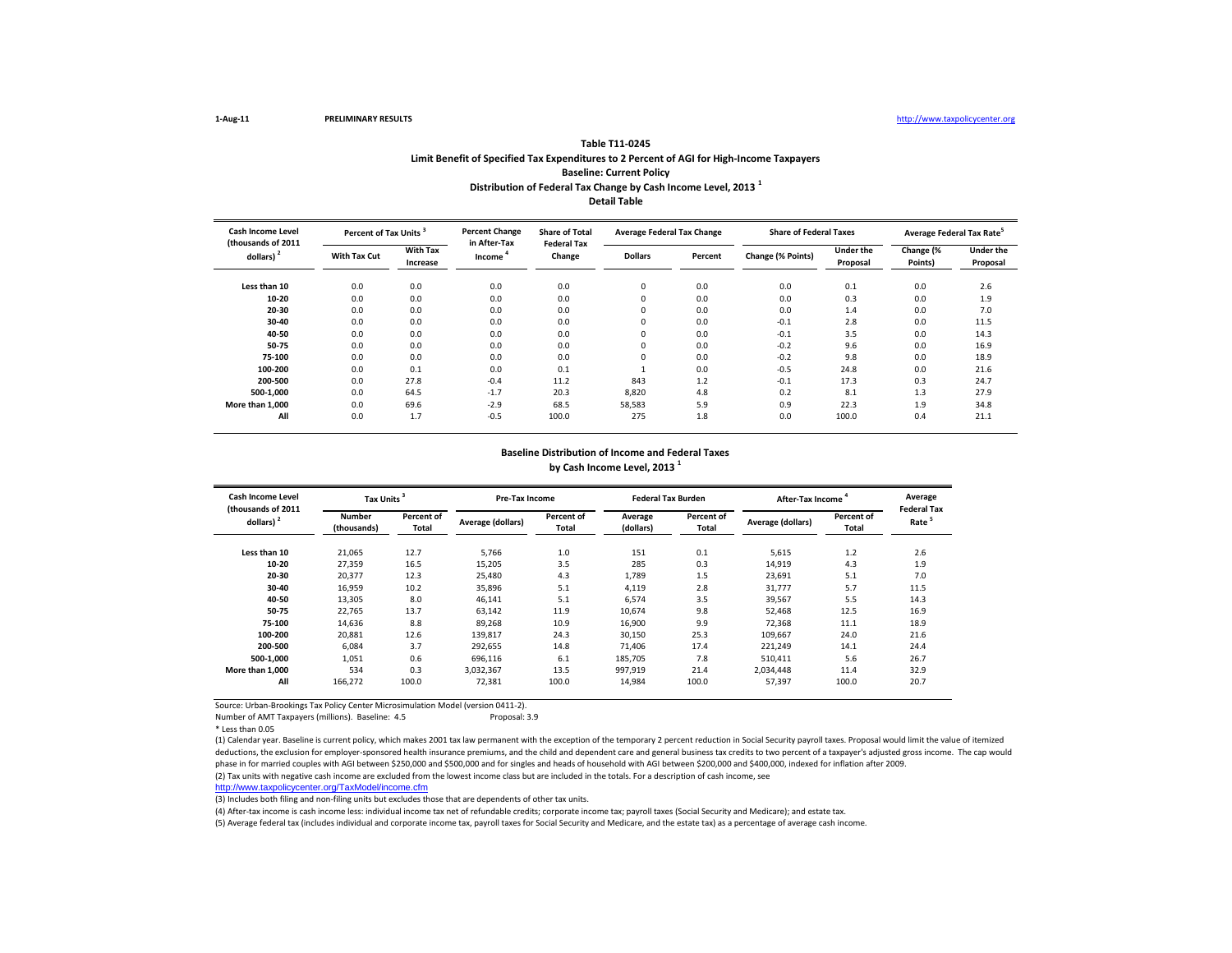# **Distribution of Federal Tax Change by Cash Income Level, 2013 <sup>1</sup> Detail Table - Single Tax Units Table T11-0245 Limit Benefit of Specified Tax Expenditures to 2 Percent of AGI for High-Income Taxpayers Baseline: Current Policy**

| <b>Cash Income Level</b><br>(thousands of 2011 |                     | Percent of Tax Units        |                        | <b>Share of Total</b><br><b>Federal Tax</b> | <b>Average Federal Tax Change</b> |         | <b>Share of Federal Taxes</b> |                              | Average Federal Tax Rate |                              |
|------------------------------------------------|---------------------|-----------------------------|------------------------|---------------------------------------------|-----------------------------------|---------|-------------------------------|------------------------------|--------------------------|------------------------------|
| dollars) <sup>2</sup>                          | <b>With Tax Cut</b> | <b>With Tax</b><br>Increase | in After-Tax<br>Income | Change                                      | <b>Dollars</b>                    | Percent | Change (% Points)             | <b>Under the</b><br>Proposal | Change (%<br>Points)     | <b>Under the</b><br>Proposal |
| Less than 10                                   | 0.0                 | 0.0                         | 0.0                    | 0.0                                         | 0                                 | 0.0     | 0.0                           | 0.9                          | 0.0                      | 5.7                          |
| 10-20                                          | 0.0                 | 0.0                         | 0.0                    | 0.0                                         | 0                                 | 0.0     | 0.0                           | 2.6                          | 0.0                      | 5.7                          |
| 20-30                                          | 0.0                 | 0.0                         | 0.0                    | 0.0                                         |                                   | 0.0     | $-0.1$                        | 5.6                          | 0.0                      | 11.3                         |
| 30-40                                          | 0.0                 | 0.0                         | 0.0                    | 0.0                                         |                                   | 0.0     | $-0.1$                        | 7.7                          | 0.0                      | 14.7                         |
| 40-50                                          | 0.0                 | 0.0                         | 0.0                    | 0.0                                         |                                   | 0.0     | $-0.1$                        | 8.2                          | 0.0                      | 18.7                         |
| 50-75                                          | 0.0                 | 0.0                         | 0.0                    | 0.0                                         |                                   | 0.0     | $-0.2$                        | 18.0                         | 0.0                      | 20.9                         |
| 75-100                                         | 0.0                 | 0.0                         | 0.0                    | 0.0                                         | $\Omega$                          | 0.0     | $-0.1$                        | 11.8                         | 0.0                      | 23.5                         |
| 100-200                                        | 0.0                 | 0.0                         | 0.0                    | 0.0                                         | $\Omega$                          | 0.0     | $-0.2$                        | 17.7                         | 0.0                      | 24.3                         |
| 200-500                                        | 0.0                 | 36.2                        | $-0.6$                 | 15.1                                        | 1,296                             | 1.7     | 0.1                           | 9.8                          | 0.4                      | 26.1                         |
| 500-1,000                                      | 0.0                 | 60.1                        | $-2.1$                 | 19.8                                        | 10,314                            | 5.1     | 0.2                           | 4.4                          | 1.5                      | 30.4                         |
| More than 1,000                                | 0.0                 | 61.2                        | $-3.2$                 | 65.1                                        | 60,342                            | 5.6     | 0.6                           | 13.2                         | 2.0                      | 38.3                         |
| All                                            | 0.0                 | 0.5                         | $-0.3$                 | 100.0                                       | 85                                | 1.1     | 0.0                           | 100.0                        | 0.2                      | 20.0                         |

## **Baseline Distribution of Income and Federal Taxes by Cash Income Level, 2013 <sup>1</sup>**

| <b>Cash Income Level</b>                    | <b>Tax Units</b>             |                     | <b>Pre-Tax Income</b> |                     |                      | <b>Federal Tax Burden</b> | After-Tax Income  |                     | Average                                 |
|---------------------------------------------|------------------------------|---------------------|-----------------------|---------------------|----------------------|---------------------------|-------------------|---------------------|-----------------------------------------|
| (thousands of 2011<br>dollars) <sup>2</sup> | <b>Number</b><br>(thousands) | Percent of<br>Total | Average (dollars)     | Percent of<br>Total | Average<br>(dollars) | Percent of<br>Total       | Average (dollars) | Percent of<br>Total | <b>Federal Tax</b><br>Rate <sup>5</sup> |
| Less than 10                                | 16,722                       | 20.7                | 5,678                 | 3.0                 | 326                  | 0.9                       | 5,352             | 3.5                 | 5.7                                     |
| 10-20                                       | 19,121                       | 23.7                | 15,084                | 9.2                 | 854                  | 2.6                       | 14,229            | 10.8                | 5.7                                     |
| 20-30                                       | 12,334                       | 15.3                | 25,339                | 9.9                 | 2,857                | 5.7                       | 22,482            | 11.0                | 11.3                                    |
| 30-40                                       | 9,158                        | 11.4                | 35,802                | 10.4                | 5,261                | 7.7                       | 30,541            | 11.1                | 14.7                                    |
| 40-50                                       | 5,981                        | 7.4                 | 45,980                | 8.7                 | 8,582                | 8.2                       | 37,398            | 8.9                 | 18.7                                    |
| 50-75                                       | 8,668                        | 10.8                | 62,437                | 17.2                | 13,077               | 18.2                      | 49,360            | 16.9                | 20.9                                    |
| 75-100                                      | 3,570                        | 4.4                 | 88,424                | 10.0                | 20,740               | 11.9                      | 67,684            | 9.6                 | 23.5                                    |
| 100-200                                     | 3,358                        | 4.2                 | 136,678               | 14.6                | 33,240               | 17.9                      | 103,438           | 13.8                | 24.3                                    |
| 200-500                                     | 794                          | 1.0                 | 298.894               | 7.5                 | 76.630               | 9.8                       | 222,264           | 7.0                 | 25.6                                    |
| 500-1.000                                   | 131                          | 0.2                 | 696,170               | 2.9                 | 201,558              | 4.3                       | 494,612           | 2.6                 | 29.0                                    |
| More than 1.000                             | 74                           | 0.1                 | 2,952,272             | 6.9                 | 1,071,091            | 12.7                      | 1,881,181         | 5.5                 | 36.3                                    |
| All                                         | 80,622                       | 100.0               | 39,043                | 100.0               | 7,723                | 100.0                     | 31,320            | 100.0               | 19.8                                    |

Source: Urban-Brookings Tax Policy Center Microsimulation Model (version 0411-2).

\* Less than 0.05

(1) Calendar year. Baseline is current policy, which makes 2001 tax law permanent with the exception of the temporary 2 percent reduction in Social Security payroll taxes. Proposal would limit the value of itemized deductions, the exclusion for employer-sponsored health insurance premiums, and the child and dependent care and general business tax credits to two percent of a taxpayer's adjusted gross income. The cap would phase in for married couples with AGI between \$250,000 and \$500,000 and for singles and heads of household with AGI between \$200,000 and \$400,000, indexed for inflation after 2009. (2) Tax units with negative cash income are excluded from the lowest income class but are included in the totals. For a description of cash income, see

[http://www.taxpolicycent](http://www.taxpolicycenter.org/TaxModel/income.cfm)er.org/TaxModel/income.cfm

(3) Includes both filing and non-filing units but excludes those that are dependents of other tax units.

(4) After-tax income is cash income less: individual income tax net of refundable credits; corporate income tax; payroll taxes (Social Security and Medicare); and estate tax.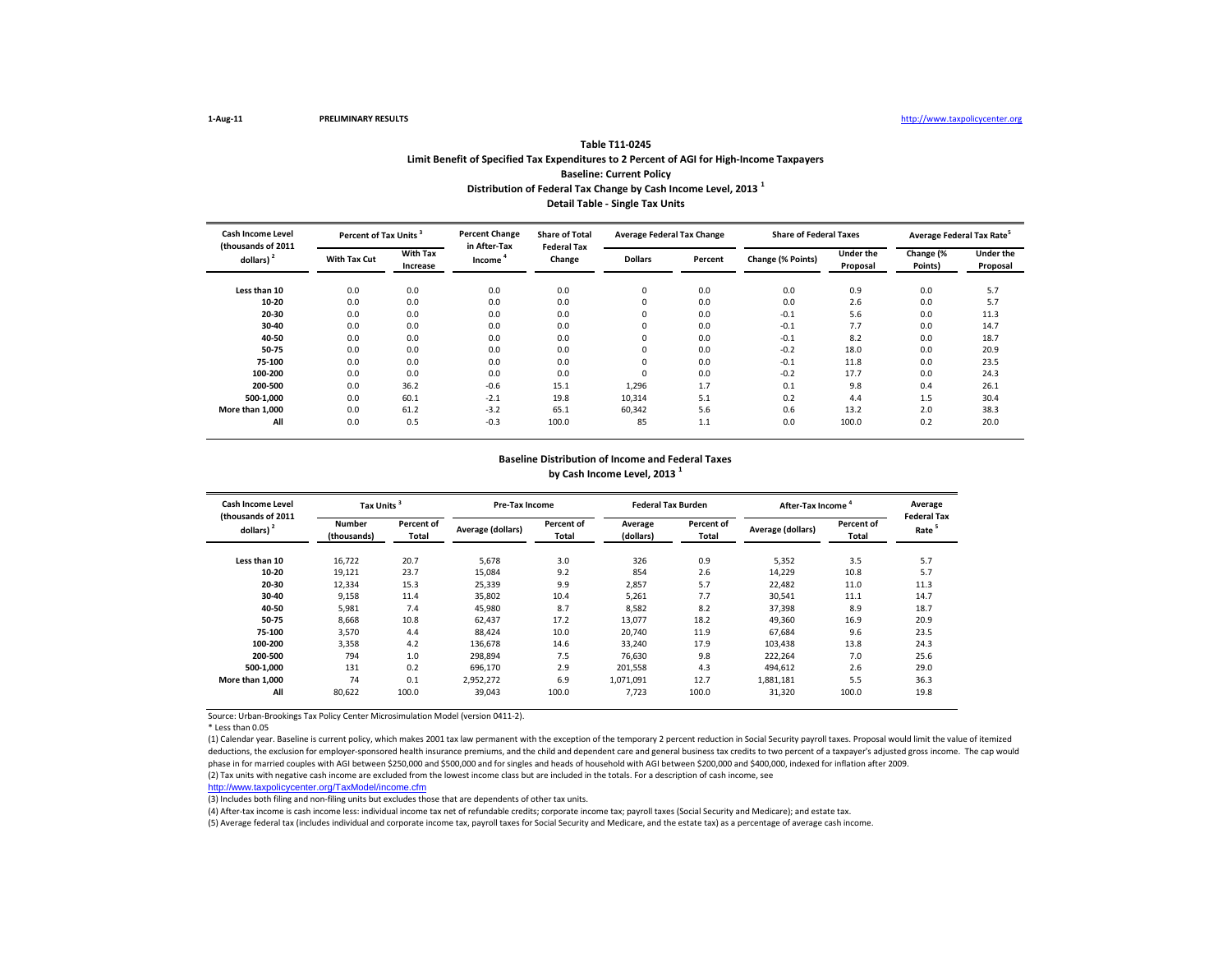# **Distribution of Federal Tax Change by Cash Income Level, 2013 <sup>1</sup> Detail Table - Married Tax Units Filing Jointly Table T11-0245 Limit Benefit of Specified Tax Expenditures to 2 Percent of AGI for High-Income Taxpayers Baseline: Current Policy**

| <b>Cash Income Level</b><br>(thousands of 2011 |                     | Percent of Tax Units        |                        | <b>Share of Total</b><br><b>Federal Tax</b> | <b>Average Federal Tax Change</b> |         | <b>Share of Federal Taxes</b> |                              | Average Federal Tax Rate |                              |
|------------------------------------------------|---------------------|-----------------------------|------------------------|---------------------------------------------|-----------------------------------|---------|-------------------------------|------------------------------|--------------------------|------------------------------|
| dollars) <sup>2</sup>                          | <b>With Tax Cut</b> | <b>With Tax</b><br>Increase | in After-Tax<br>Income | Change                                      | <b>Dollars</b>                    | Percent | Change (% Points)             | <b>Under the</b><br>Proposal | Change (%<br>Points)     | <b>Under the</b><br>Proposal |
| Less than 10                                   | 0.0                 | 0.0                         | 0.0                    | 0.0                                         | 0                                 | 0.0     | 0.0                           | 0.0                          | 0.0                      | $-1.1$                       |
| 10-20                                          | 0.0                 | 0.0                         | 0.0                    | 0.0                                         |                                   | 0.0     | 0.0                           | $-0.1$                       | 0.0                      | $-2.3$                       |
| 20-30                                          | 0.0                 | 0.0                         | 0.0                    | 0.0                                         |                                   | 0.0     | 0.0                           | 0.0                          | 0.0                      | 0.9                          |
| 30-40                                          | 0.0                 | 0.0                         | 0.0                    | 0.0                                         |                                   | 0.0     | 0.0                           | 0.5                          | 0.0                      | 6.1                          |
| 40-50                                          | 0.0                 | 0.0                         | 0.0                    | 0.0                                         |                                   | 0.0     | 0.0                           | 1.0                          | 0.0                      | 8.7                          |
| 50-75                                          | 0.0                 | 0.0                         | 0.0                    | 0.0                                         |                                   | 0.0     | $-0.1$                        | 5.1                          | 0.0                      | 13.5                         |
| 75-100                                         | 0.0                 | 0.0                         | 0.0                    | 0.0                                         | $\Omega$                          | 0.0     | $-0.2$                        | 8.4                          | 0.0                      | 17.0                         |
| 100-200                                        | 0.0                 | 0.0                         | 0.0                    | 0.0                                         | $\Omega$                          | 0.0     | $-0.6$                        | 28.1                         | 0.0                      | 20.9                         |
| 200-500                                        | 0.0                 | 25.9                        | $-0.3$                 | 10.2                                        | 726                               | 1.0     | $-0.2$                        | 21.0                         | 0.3                      | 24.4                         |
| 500-1,000                                      | 0.0                 | 65.2                        | $-1.7$                 | 21.0                                        | 8,621                             | 4.7     | 0.2                           | 9.8                          | 1.2                      | 27.6                         |
| More than 1,000                                | 0.0                 | 71.2                        | $-2.8$                 | 68.8                                        | 56,668                            | 5.9     | 0.9                           | 26.0                         | 1.9                      | 34.2                         |
| All                                            | 0.0                 | 3.8                         | $-0.6$                 | 100.0                                       | 627                               | 2.1     | 0.0                           | 100.0                        | 0.5                      | 22.5                         |

## **Baseline Distribution of Income and Federal Taxes by Cash Income Level, 2013 <sup>1</sup>**

| <b>Cash Income Level</b>                    | <b>Tax Units</b>             |                     | <b>Pre-Tax Income</b> |                     |                      | <b>Federal Tax Burden</b> | After-Tax Income  |                     | Average                                 |
|---------------------------------------------|------------------------------|---------------------|-----------------------|---------------------|----------------------|---------------------------|-------------------|---------------------|-----------------------------------------|
| (thousands of 2011<br>dollars) <sup>2</sup> | <b>Number</b><br>(thousands) | Percent of<br>Total | Average (dollars)     | Percent of<br>Total | Average<br>(dollars) | Percent of<br>Total       | Average (dollars) | Percent of<br>Total | <b>Federal Tax</b><br>Rate <sup>5</sup> |
| Less than 10                                | 1,291                        | 2.2                 | 5,093                 | 0.1                 | $-56$                | 0.0                       | 5,150             | 0.1                 | $-1.1$                                  |
| 10-20                                       | 2,559                        | 4.4                 | 15,850                | 0.5                 | $-367$               | $-0.1$                    | 16,217            | 0.7                 | $-2.3$                                  |
| 20-30                                       | 2,875                        | 5.0                 | 25,634                | 1.0                 | 242                  | 0.0                       | 25,392            | 1.2                 | 0.9                                     |
| 30-40                                       | 3,624                        | 6.3                 | 36,207                | 1.7                 | 2,224                | 0.5                       | 33,982            | 2.1                 | 6.1                                     |
| 40-50                                       | 4,468                        | 7.7                 | 46,489                | 2.7                 | 4,029                | 1.1                       | 42,461            | 3.2                 | 8.7                                     |
| 50-75                                       | 10,281                       | 17.8                | 63,998                | 8.6                 | 8,609                | 5.2                       | 55,389            | 9.5                 | 13.5                                    |
| 75-100                                      | 9,429                        | 16.3                | 89,794                | 11.0                | 15,305               | 8.5                       | 74,489            | 11.7                | 17.0                                    |
| 100-200                                     | 16.457                       | 28.5                | 140,888               | 30.2                | 29,464               | 28.7                      | 111,424           | 30.6                | 20.9                                    |
| 200-500                                     | 5.091                        | 8.8                 | 291.809               | 19.4                | 70,527               | 21.2                      | 221,282           | 18.8                | 24.2                                    |
| 500-1.000                                   | 885                          | 1.5                 | 696,396               | 8.0                 | 183,268              | 9.6                       | 513,128           | 7.6                 | 26.3                                    |
| More than 1.000                             | 440                          | 0.8                 | 2,988,320             | 17.1                | 964,061              | 25.1                      | 2,024,260         | 14.9                | 32.3                                    |
| All                                         | 57,802                       | 100.0               | 132,789               | 100.0               | 29,259               | 100.0                     | 103,530           | 100.0               | 22.0                                    |

Source: Urban-Brookings Tax Policy Center Microsimulation Model (version 0411-2).

\* Less than 0.05

(1) Calendar year. Baseline is current policy, which makes 2001 tax law permanent with the exception of the temporary 2 percent reduction in Social Security payroll taxes. Proposal would limit the value of itemized deductions, the exclusion for employer-sponsored health insurance premiums, and the child and dependent care and general business tax credits to two percent of a taxpayer's adjusted gross income. The cap would phase in for married couples with AGI between \$250,000 and \$500,000 and for singles and heads of household with AGI between \$200,000 and \$400,000, indexed for inflation after 2009. (2) Tax units with negative cash income are excluded from the lowest income class but are included in the totals. For a description of cash income, see

[http://www.taxpolicycent](http://www.taxpolicycenter.org/TaxModel/income.cfm)er.org/TaxModel/income.cfm

(3) Includes both filing and non-filing units but excludes those that are dependents of other tax units.

(4) After-tax income is cash income less: individual income tax net of refundable credits; corporate income tax; payroll taxes (Social Security and Medicare); and estate tax.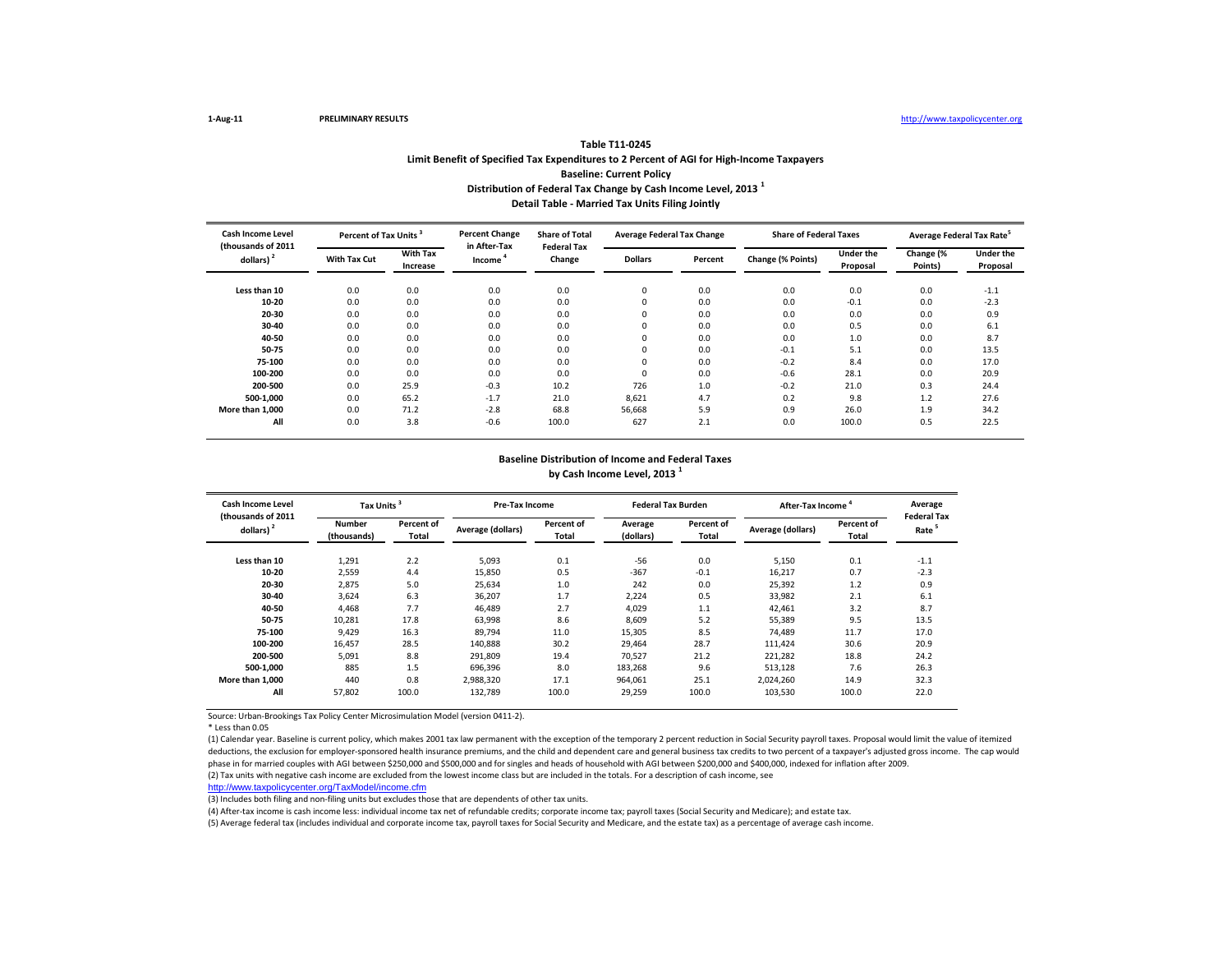# **Distribution of Federal Tax Change by Cash Income Level, 2013 <sup>1</sup> Detail Table - Head of Household Tax Units Table T11-0245 Limit Benefit of Specified Tax Expenditures to 2 Percent of AGI for High-Income Taxpayers Baseline: Current Policy**

| <b>Cash Income Level</b><br>Percent of Tax Units<br>(thousands of 2011 |                     |                             | <b>Percent Change</b><br>in After-Tax | <b>Share of Total</b><br><b>Federal Tax</b> | <b>Average Federal Tax Change</b> |         | <b>Share of Federal Taxes</b> |                              | Average Federal Tax Rate <sup>5</sup> |                              |  |
|------------------------------------------------------------------------|---------------------|-----------------------------|---------------------------------------|---------------------------------------------|-----------------------------------|---------|-------------------------------|------------------------------|---------------------------------------|------------------------------|--|
| dollars) <sup>2</sup>                                                  | <b>With Tax Cut</b> | <b>With Tax</b><br>Increase | Income                                | Change                                      | <b>Dollars</b>                    | Percent | Change (% Points)             | <b>Under the</b><br>Proposal | Change (%<br>Points)                  | <b>Under the</b><br>Proposal |  |
| Less than 10                                                           | 0.0                 | 0.0                         | 0.0                                   | 0.0                                         | 0                                 | 0.0     | 0.0                           | $-1.8$                       | 0.0                                   | $-11.9$                      |  |
| 10-20                                                                  | 0.0                 | 0.0                         | 0.0                                   | 0.0                                         |                                   | 0.0     | 0.1                           | $-6.5$                       | 0.0                                   | $-9.9$                       |  |
| 20-30                                                                  | 0.0                 | 0.0                         | 0.0                                   | 0.0                                         |                                   | 0.0     | 0.0                           | $-0.6$                       | 0.0                                   | $-0.6$                       |  |
| 30-40                                                                  | 0.0                 | 0.0                         | 0.0                                   | 0.0                                         |                                   | 0.0     | $-0.1$                        | 8.5                          | 0.0                                   | 8.0                          |  |
| 40-50                                                                  | 0.0                 | 0.0                         | 0.0                                   | 0.0                                         |                                   | 0.0     | $-0.1$                        | 12.0                         | 0.0                                   | 13.1                         |  |
| 50-75                                                                  | 0.0                 | 0.0                         | 0.0                                   | 0.0                                         |                                   | 0.0     | $-0.2$                        | 27.4                         | 0.0                                   | 16.8                         |  |
| 75-100                                                                 | 0.0                 | 0.0                         | 0.0                                   | 0.0                                         | $\Omega$                          | 0.0     | $-0.1$                        | 18.5                         | 0.0                                   | 19.7                         |  |
| 100-200                                                                | 0.0                 | 0.0                         | 0.0                                   | 0.0                                         | $\Omega$                          | 0.0     | $-0.2$                        | 21.8                         | 0.0                                   | 23.0                         |  |
| 200-500                                                                | 0.0                 | 40.1                        | $-0.6$                                | 20.7                                        | 1,226                             | 1.7     | 0.1                           | 8.5                          | 0.4                                   | 25.0                         |  |
| 500-1,000                                                              | 0.0                 | 63.0                        | $-1.4$                                | 19.3                                        | 7,197                             | 4.1     | 0.1                           | 3.4                          | 1.1                                   | 27.0                         |  |
| More than 1,000                                                        | 0.0                 | 63.9                        | $-2.6$                                | 60.0                                        | 49,069                            | 5.1     | 0.4                           | 8.7                          | 1.7                                   | 35.5                         |  |
| All                                                                    | 0.0                 | 0.3                         | $-0.1$                                | 100.0                                       | 35                                | 0.7     | 0.0                           | 100.0                        | 0.1                                   | 12.5                         |  |

## **Baseline Distribution of Income and Federal Taxes by Cash Income Level, 2013 <sup>1</sup>**

| <b>Cash Income Level</b>                    | <b>Tax Units</b>             |                     | <b>Pre-Tax Income</b> |                     | <b>Federal Tax Burden</b> |                     | After-Tax Income  |                     | Average                                 |
|---------------------------------------------|------------------------------|---------------------|-----------------------|---------------------|---------------------------|---------------------|-------------------|---------------------|-----------------------------------------|
| (thousands of 2011<br>dollars) <sup>2</sup> | <b>Number</b><br>(thousands) | Percent of<br>Total | Average (dollars)     | Percent of<br>Total | Average<br>(dollars)      | Percent of<br>Total | Average (dollars) | Percent of<br>Total | <b>Federal Tax</b><br>Rate <sup>5</sup> |
| Less than 10                                | 2,911                        | 11.5                | 6,577                 | 1.9                 | $-784$                    | $-1.8$              | 7,360             | 2.4                 | $-11.9$                                 |
| 10-20                                       | 5,398                        | 21.4                | 15,312                | 8.2                 | $-1,512$                  | $-6.5$              | 16,823            | 10.3                | $-9.9$                                  |
| 20-30                                       | 4,846                        | 19.2                | 25.728                | 12.4                | $-158$                    | $-0.6$              | 25,886            | 14.2                | $-0.6$                                  |
| 30-40                                       | 3.748                        | 14.8                | 35.771                | 13.3                | 2,875                     | 8.6                 | 32,895            | 13.9                | 8.0                                     |
| 40-50                                       | 2,505                        | 9.9                 | 45,998                | 11.4                | 6,045                     | 12.1                | 39,953            | 11.3                | 13.1                                    |
| 50-75                                       | 3,317                        | 13.1                | 62,381                | 20.5                | 10,461                    | 27.6                | 51,920            | 19.5                | 16.8                                    |
| 75-100                                      | 1,353                        | 5.4                 | 88,201                | 11.8                | 17,327                    | 18.7                | 70,873            | 10.9                | 19.7                                    |
| 100-200                                     | 905                          | 3.6                 | 132,511               | 11.9                | 30,429                    | 21.9                | 102,082           | 10.4                | 23.0                                    |
| 200-500                                     | 149                          | 0.6                 | 287.163               | 4.3                 | 70.604                    | 8.4                 | 216,560           | 3.7                 | 24.6                                    |
| 500-1.000                                   | 24                           | 0.1                 | 675.227               | 1.6                 | 175,368                   | 3.3                 | 499,858           | 1.3                 | 26.0                                    |
| More than 1.000                             | 11                           | 0.0                 | 2,859,898             | 3.1                 | 965,301                   | 8.3                 | 1,894,597         | 2.3                 | 33.8                                    |
| All                                         | 25,256                       | 100.0               | 39,986                | 100.0               | 4,975                     | 100.0               | 35,011            | 100.0               | 12.4                                    |

Source: Urban-Brookings Tax Policy Center Microsimulation Model (version 0411-2).

\* Less than 0.05

(1) Calendar year. Baseline is current policy, which makes 2001 tax law permanent with the exception of the temporary 2 percent reduction in Social Security payroll taxes. Proposal would limit the value of itemized deductions, the exclusion for employer-sponsored health insurance premiums, and the child and dependent care and general business tax credits to two percent of a taxpayer's adjusted gross income. The cap would phase in for married couples with AGI between \$250,000 and \$500,000 and for singles and heads of household with AGI between \$200,000 and \$400,000, indexed for inflation after 2009. (2) Tax units with negative cash income are excluded from the lowest income class but are included in the totals. For a description of cash income, see

[http://www.taxpolicycent](http://www.taxpolicycenter.org/TaxModel/income.cfm)er.org/TaxModel/income.cfm

(3) Includes both filing and non-filing units but excludes those that are dependents of other tax units.

(4) After-tax income is cash income less: individual income tax net of refundable credits; corporate income tax; payroll taxes (Social Security and Medicare); and estate tax.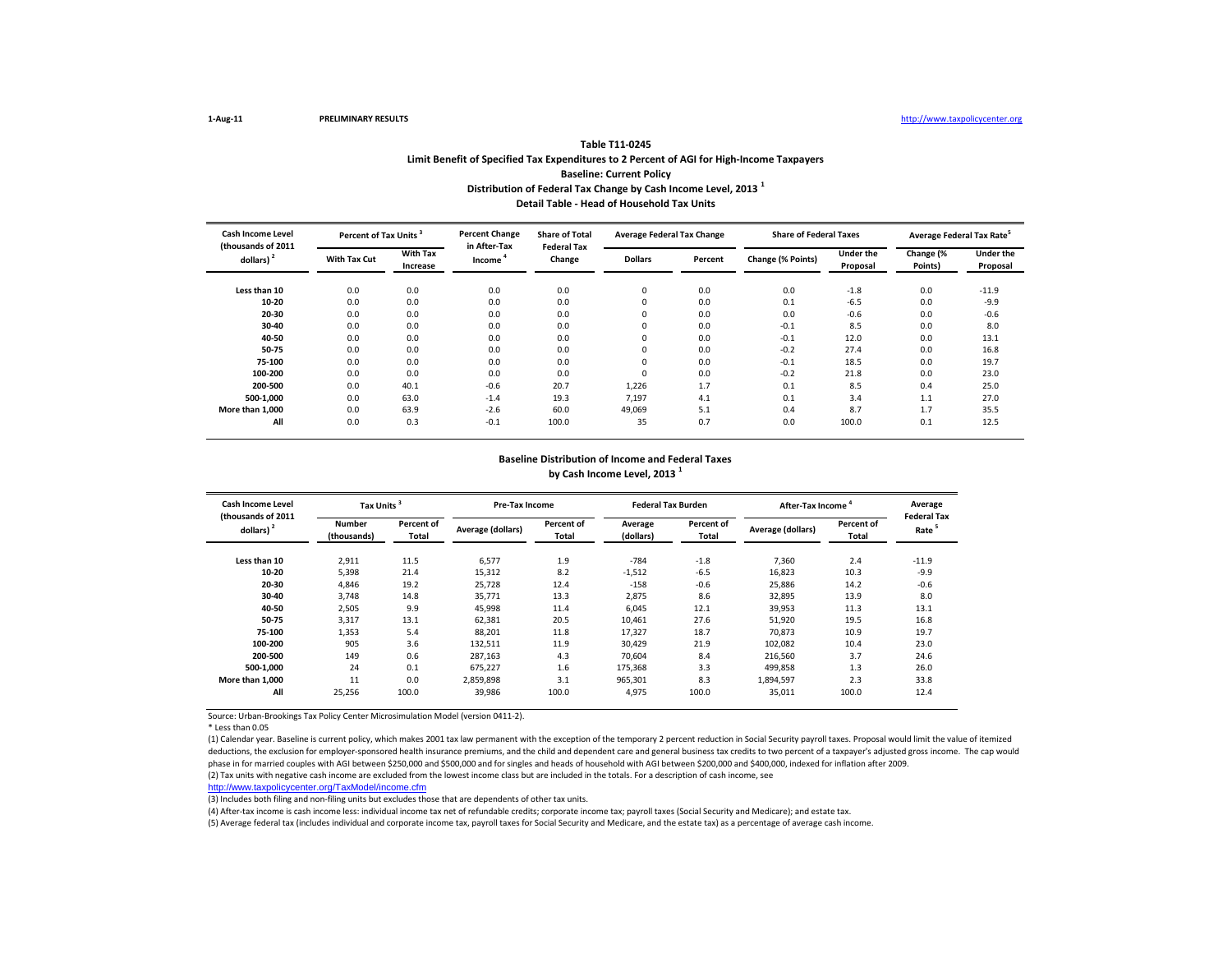## **Distribution of Federal Tax Change by Cash Income Level, 2013 <sup>1</sup> Detail Table - Tax Units with Children Table T11-0245 Limit Benefit of Specified Tax Expenditures to 2 Percent of AGI for High-Income Taxpayers Baseline: Current Policy**

| Cash Income Level<br>(thousands of 2011 | Percent of Tax Units <sup>3</sup> |                             | <b>Percent Change</b><br>in After-Tax | <b>Share of Total</b><br><b>Federal Tax</b> | <b>Average Federal Tax Change</b> |         | <b>Share of Federal Taxes</b> |                              | Average Federal Tax Rate |                              |
|-----------------------------------------|-----------------------------------|-----------------------------|---------------------------------------|---------------------------------------------|-----------------------------------|---------|-------------------------------|------------------------------|--------------------------|------------------------------|
| dollars) <sup>2</sup>                   | <b>With Tax Cut</b>               | <b>With Tax</b><br>Increase | Income <sup>4</sup>                   | Change                                      | <b>Dollars</b>                    | Percent | Change (% Points)             | <b>Under the</b><br>Proposal | Change (%<br>Points)     | <b>Under the</b><br>Proposal |
| Less than 10                            | 0.0                               | 0.0                         | 0.0                                   | 0.0                                         | 0                                 | 0.0     | 0.0                           | $-0.4$                       | 0.0                      | $-17.5$                      |
| 10-20                                   | 0.0                               | 0.0                         | 0.0                                   | 0.0                                         | $\Omega$                          | 0.0     | 0.0                           | $-1.4$                       | 0.0                      | $-15.6$                      |
| 20-30                                   | 0.0                               | 0.0                         | 0.0                                   | 0.0                                         | $\Omega$                          | 0.0     | 0.0                           | $-0.6$                       | 0.0                      | $-4.2$                       |
| 30-40                                   | 0.0                               | 0.0                         | 0.0                                   | 0.0                                         |                                   | 0.0     | 0.0                           | 1.0                          | 0.0                      | 5.7                          |
| 40-50                                   | 0.0                               | 0.0                         | 0.0                                   | 0.0                                         |                                   | 0.0     | 0.0                           | 2.1                          | 0.0                      | 10.9                         |
| 50-75                                   | 0.0                               | 0.0                         | 0.0                                   | 0.0                                         |                                   | 0.0     | $-0.2$                        | 7.5                          | 0.0                      | 15.3                         |
| 75-100                                  | 0.0                               | 0.0                         | 0.0                                   | 0.0                                         |                                   | 0.0     | $-0.2$                        | 9.9                          | 0.0                      | 17.9                         |
| 100-200                                 | 0.0                               |                             | 0.0                                   | 0.0                                         |                                   | 0.0     | $-0.6$                        | 28.8                         | 0.0                      | 21.2                         |
| 200-500                                 | 0.0                               | 31.5                        | $-0.4$                                | 13.4                                        | 945                               | 1.3     | $-0.2$                        | 21.0                         | 0.3                      | 25.1                         |
| 500-1.000                               | 0.0                               | 77.9                        | $-2.0$                                | 23.6                                        | 10,159                            | 5.3     | 0.3                           | 9.6                          | 1.5                      | 29.1                         |
| More than 1.000                         | 0.0                               | 78.6                        | $-3.0$                                | 63.0                                        | 59.076                            | 6.0     | 0.8                           | 22.5                         | 2.0                      | 35.3                         |
| All                                     | 0.0                               | 2.8                         | $-0.5$                                | 100.0                                       | 392                               | 2.1     | 0.0                           | 100.0                        | 0.4                      | 20.7                         |

#### **Baseline Distribution of Income and Federal Taxes by Cash Income Level, 2013 <sup>1</sup>**

| Cash Income Level<br>(thousands of 2011 | Tax Units <sup>3</sup>       |                     | Pre-Tax Income    |                     | <b>Federal Tax Burden</b> |                     | After-Tax Income <sup>4</sup> |                     | Average<br><b>Federal Tax</b> |
|-----------------------------------------|------------------------------|---------------------|-------------------|---------------------|---------------------------|---------------------|-------------------------------|---------------------|-------------------------------|
| dollars) <sup>2</sup>                   | <b>Number</b><br>(thousands) | Percent of<br>Total | Average (dollars) | Percent of<br>Total | Average<br>(dollars)      | Percent of<br>Total | Average (dollars)             | Percent of<br>Total | Rate <sup>5</sup>             |
| Less than 10                            | 3,361                        | 6.8                 | 5,988             | 0.4                 | $-1,046$                  | $-0.4$              | 7,034                         | 0.7                 | $-17.5$                       |
| 10-20                                   | 5,658                        | 11.5                | 15,525            | 1.9                 | $-2,415$                  | $-1.5$              | 17,941                        | 2.8                 | $-15.6$                       |
| 20-30                                   | 5,534                        | 11.2                | 25.702            | 3.1                 | $-1,078$                  | $-0.6$              | 26.780                        | 4.1                 | $-4.2$                        |
| 30-40                                   | 4.844                        | 9.8                 | 35.836            | 3.8                 | 2,028                     | 1.1                 | 33,808                        | 4.5                 | 5.7                           |
| 40-50                                   | 3.945                        | 8.0                 | 46.072            | 4.0                 | 5,002                     | 2.1                 | 41,070                        | 4.4                 | 10.9                          |
| 50-75                                   | 7.372                        | 14.9                | 63.539            | 10.2                | 9,701                     | 7.7                 | 53,838                        | 10.8                | 15.3                          |
| 75-100                                  | 5,840                        | 11.8                | 89,617            | 11.4                | 16,073                    | 10.1                | 73,544                        | 11.7                | 17.9                          |
| 100-200                                 | 9,226                        | 18.7                | 140,522           | 28.2                | 29,725                    | 29.4                | 110.797                       | 27.9                | 21.2                          |
| 200-500                                 | 2,749                        | 5.6                 | 290,144           | 17.4                | 71,962                    | 21.2                | 218,182                       | 16.4                | 24.8                          |
| 500-1.000                               | 450                          | 0.9                 | 695,662           | 6.8                 | 192,521                   | 9.3                 | 503,141                       | 6.2                 | 27.7                          |
| More than 1.000                         | 206                          | 0.4                 | 2,943,211         | 13.2                | 980,000                   | 21.7                | 1,963,211                     | 11.1                | 33.3                          |
| All                                     | 49,418                       | 100.0               | 93,026            | 100.0               | 18,899                    | 100.0               | 74,127                        | 100.0               | 20.3                          |

Source: Urban-Brookings Tax Policy Center Microsimulation Model (version 0411-2).

\* Less than 0.05

Note: Tax units with children are those claiming an exemption for children at home or away from home.

(1) Calendar year. Baseline is current policy, which makes 2001 tax law permanent with the exception of the temporary 2 percent reduction in Social Security payroll taxes. Proposal would limit the value of itemized deductions, the exclusion for employer-sponsored health insurance premiums, and the child and dependent care and general business tax credits to two percent of a taxpayer's adjusted gross income. The cap would phase in for married couples with AGI between \$250,000 and \$500,000 and for singles and heads of household with AGI between \$200,000 and \$400,000, indexed for inflation after 2009. (2) Tax units with negative cash income are excluded from the lowest income class but are included in the totals. For a description of cash income, see

[http://www.taxpolicycente](http://www.taxpolicycenter.org/TaxModel/income.cfm)r.org/TaxModel/income.cfm

(3) Includes both filing and non-filing units but excludes those that are dependents of other tax units.

(4) After-tax income is cash income less: individual income tax net of refundable credits; corporate income tax; payroll taxes (Social Security and Medicare); and estate tax.